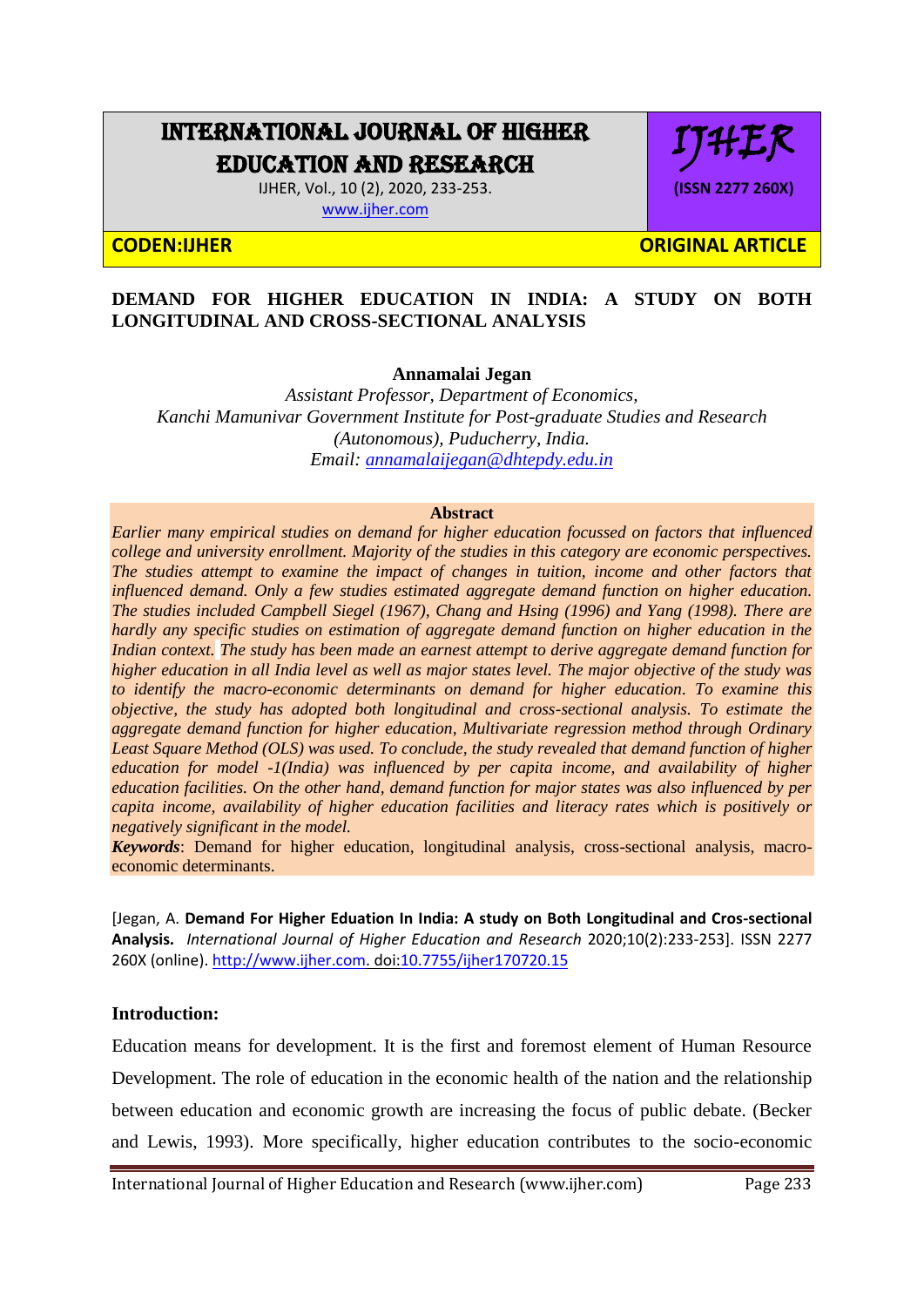development of individuals as well as the nation through dissemination of specialised knowledge, skills and trainings. For the individual, it gives higher employment opportunities and expected higher earnings in their lifetime. At the social level, it provides a wide range of increasingly sophisticated and ever changing variety of skilled and trained manpower in various sectors. Higher education is an indicator of progress and power to produce changes for moving the country along the path of socio-economic development.

Investment in higher education makes a vital contribution to accelerate the process and rate of economic growth, through increase in productivity. The rapid growth of higher education in many countries has transformed higher education from elite to mass, leading to increase in demand for higher education. We need to look at the Indian higher education system as it has been democratized. When compared to other countries, there is a large number of students from lower social-economic strata contributing to a sizeable proportion of total enrollment for higher education (Tilak, 2004).

India is one of the largest democratic countries in the world. It is the second highly populated country and possesses the third largest education system in the world in terms of number of students enrolling in schools. It also has been following democratic principles on education. It is the effect of constitutional provision given to education in general, from Directive Principles to Right to Education (RTE) Act. Consequently, the states also play a major role in the provision of education to the people. In this context, State has to be responsible in providing education from elementary to higher education. It has been spending huge amount for Universalisation of Elementary Education (UEE) to the ever-increasing 6-14 age-group population. Still, India has been unable to achieve the goal of Universalisation of Elementary Education. In the second stage too, questions of achieving Universal secondary education adds to the complexity of the problem. The state spends more on elementary education in every Annual budget. It is for this reason the state is unable to spend more on higher education. Consequently, it has been unable to meet social demand for higher education.

On the other hand, increasing social demand for higher education is fueled by a desire for higher education from large sections of people of India in the hope of attaining better quality of life and greater social equity. Even the poorest of the poor are now willing to make personal sacrifices to provide higher education to their children. Changing social attitudes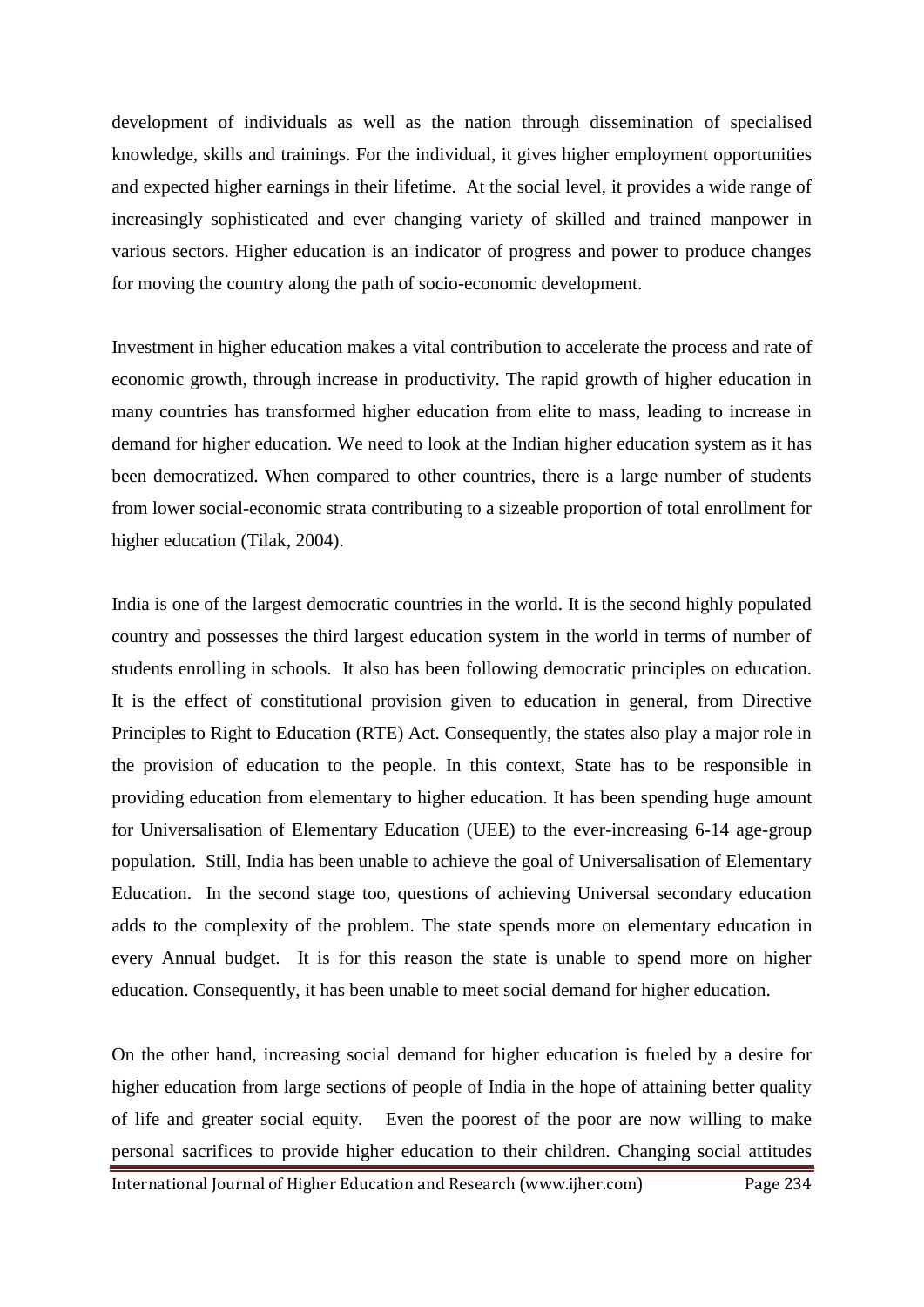like providing opportunities for girls to obtain the highest possible levels of education, to enable them to acquire respectable status in life has increased the demand for higher education. The growth of various development sectors such as agriculture, manufacturing and services will generate additional demand for competent human resources through the higher education system.

The demand for higher education is expected to rise significantly at least in the next two decades. Impact of public policy on school education leads to increase in high school enrollment and reduction in school dropout rate, and also among special population groups, like first generation learners, women, minorities, rural population and weaker sections (SC/ST), opting for higher education. The increasing social demand for higher education is fueled by a desire for higher education from large sections of people of India in the hope of attaining better quality of life and greater social equity. It is considered as a means of upward social mobility and greater economic security, especially from the first generation learners. Even the poorest of the poor are now willing to make personal sacrifices to provide higher education for their children.

Consequently, exponential growth in enrollment particularly during the new economic reform period raises the question of why rapid growth in aggregate demand. Pattern of growth in the enrollment for professional/technical courses raises the question of why preference is for technical courses at the individual choice level . At the same time, it analyses the variation and backwardness in accessing higher education from people of different regions, religions, social and income groups of the nation. This situation raises the questions about the determinants of demand for higher education at the all India level. In addition, this study needs to look out for socio-demographic factors and such others influencing the demand for higher education at national level.

#### **Theoretical framework and existing literature**

In general, education was often viewed as human capital. According to human capital theory, people consider education as an investment. The investment is attractive when the benefits exceed the costs associated with the education programmes. The benefits are typically expressed in terms of earnings (wage premium) connected with the (level of education) training programme; whereas the costs include tuition fee payments and foregone labour market earnings (Shultz, 1961; Becker, 1975; Blaug, 1966; Bowen, 1977). This view,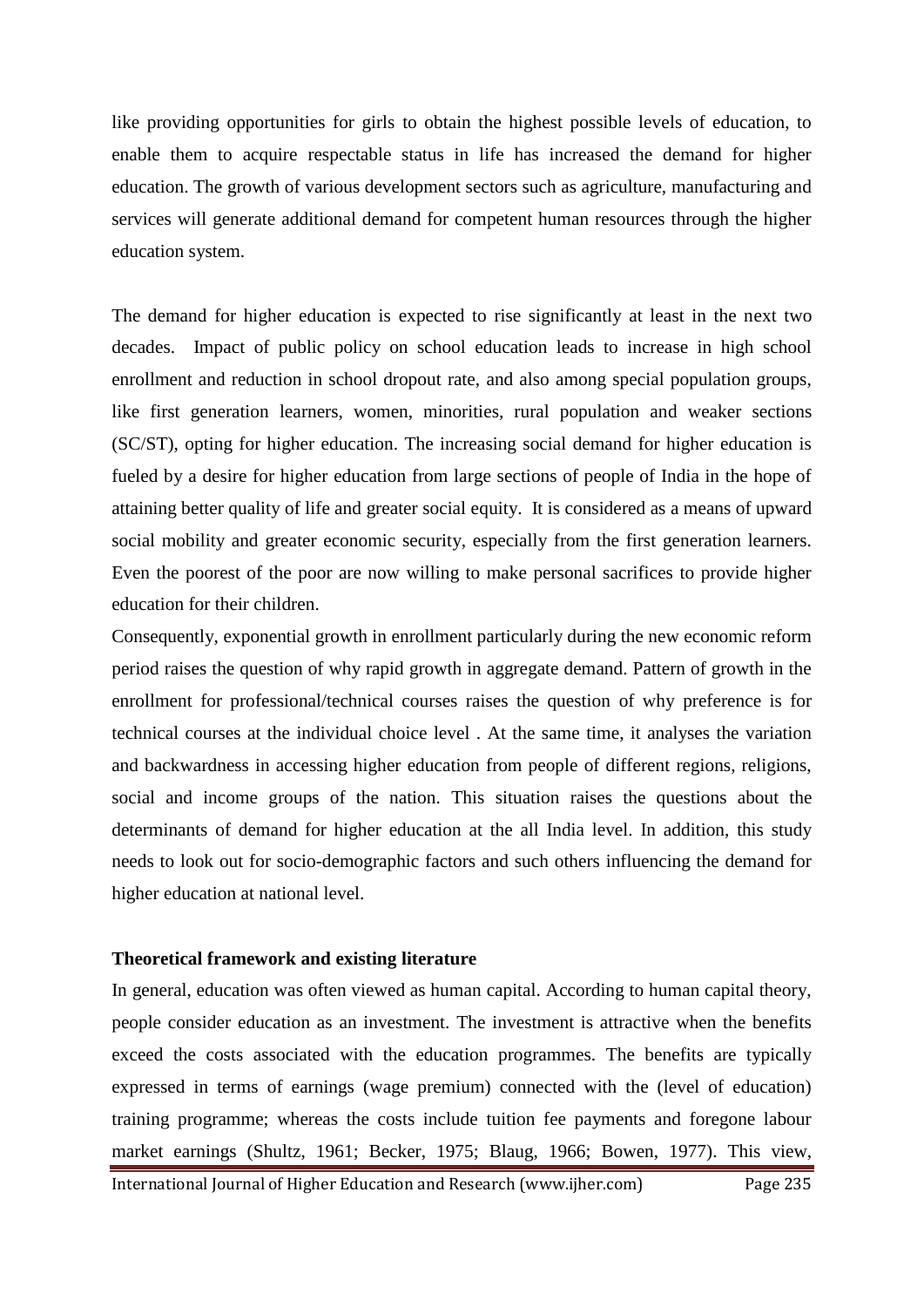however, ignores any consumption value of schooling (Blaug, 1966). Individual students are presumed to be enrolling for higher education based on a rational educational calculus, or on an internal rate of return, equalising the costs and benefits of alternative investment (enrollment) options.

Education possesses characteristics of both consumption and investment. It is useful to distinguish consumption as an investment good. The consumption motive recognizes the fact that individuals find education useful in itself. Viewing education as such, a demand specification can be derived using standard neo-classical theory of consumer behaviour; the consumer chooses that bundle of goods and services that gives him the highest possible utility, given certain (budget) constraints. Being a consumption good the demand for higher education may vary with own price, prices of substitute commodities and income. In theory, as income and price of substitute education increases price and demand increases and viceversa (Berger and Thomas Kostal, 2002). Income can take the form of disposable household income, own income and student loans. Demand should vary positively with income. The price of education must be viewed broadly and consists of two components, direct and indirect costs. Direct cost refers to tuition and other out-of pocket costs such as books and differential living cost. The indirect cost component in the price of education is more substantial as it entails the opportunity cost, i.e. the loss of income while going to school. Demand for education should vary negatively with these cost components. Empirical work based on this was frequently encountered in literature (Campbell and Siegel, 1967; Feldman and Hoenack, 1969 and Hoenack and Weiler, 1975).

The existing literature on the Economics of Education usually view education as an investment good, and individuals invest in higher education until the marginal rate of return from additional education is equal to market rate of interest. The rate of return is calculated from the expected costs and benefits of higher education and the market interest rate represent the cost of borrowing to finance educational investment (Galper and Dunn, 1969). The investment motive for higher education is based on human capital which assumes that (higher) education enables students to become more productive workers with a higher earning potential. Thus, cost of higher education (including current labour market conditions) and future earnings determine the demand for higher education. Thus, lower current costs and a higher stream of future earnings would be associated with higher levels of enrollment. Most of the empirical studies combine these two motives. Therefore, the demand for higher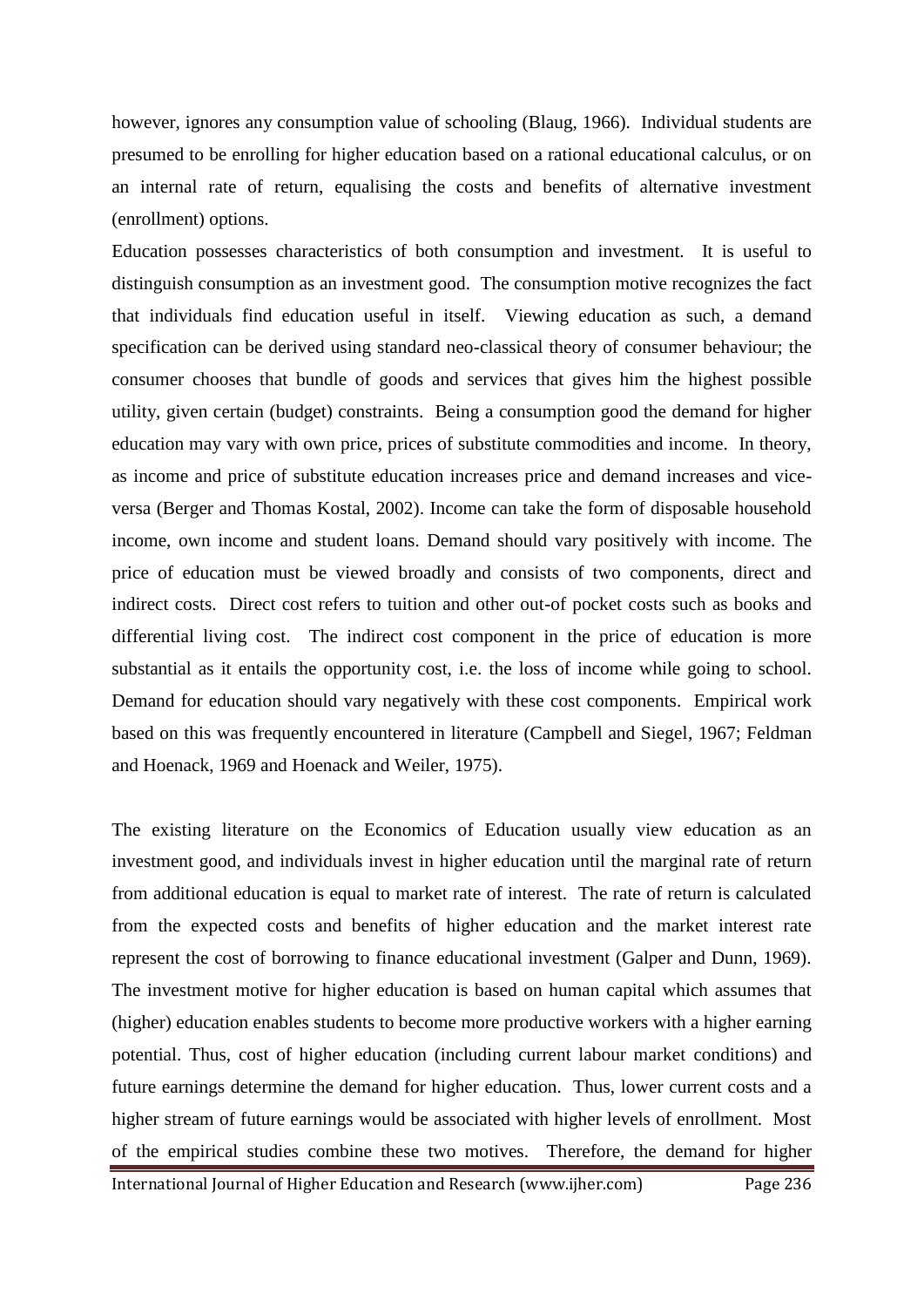education is a function of direct and indirect cost/prices (tuition and foregone earnings), prices of substitute education, income and a proxy for higher earnings potential from obtaining a college education. Numerous empirical studies confirm the combined approach and support the theoretical implications; i.e. positive wealth effect and different direct versus indirect costs effect (Mark Blaug, 1966; Galper and Dunn, 1969; Psacharopolus, 1973 & 1981; Hopkins, 1974: Handa and Skolink, 1975, Jackson and Weathersby, 1975; Joseph Schaafsma, 1976;). More recent studies include Kodde and Ritzen, 1984; Schwartz (1985) and Paulsen and Pogue for Japan; Huijsmen *et al* (1986) of the Netherlands; and King (1986) for Puerto Rico.(Duchesne and Nonneman, 2000).

Generally, demand function studies in higher education attempt to test the investment and consumption motives of higher education (Campbell and Siegel, 1967). They viewed that individual investment decisions in higher education on the basis of variables such as the expected cost, expected benefits and utility of educational points. In their models, financial attributes of educational institutions (e.g. tuition fee, financial aid, housing and cost of commuting) are frequently included. They found that demand for enrollment was positively associated with expected monetary and real yields from education, income and consumer price index and inversely associated with nominal and real cost of education.

Elchanan Cohn (1978) estimated demand for higher education in South Carolina, United States. The model employed explanatory variablessuch as educational attainment of adult population, overall rate of unemployment, rate of youth unemployment; population density, per capita income, proportion of Blacks in the population; distance, and average reading level of students. Hsing and Chang (1996) examined some of the determinants of enrollment at private colleges and universities between 1964-91. They defined demand for higher education as a function of tuition, and other costs, income, wage rate and unemployment rate. It was observed that increase in unemployment rates leads to an increase in enrollment for higher education while higher wage rates cause enrollment to decline. Yung (1998) estimated the demand for higher education for the United States during the period 1955-1965. The conventional model of demand for higher education is a function which consists of tuition, income, wage rate and unemployment.

Hopkins and Thomas (1974) used their demand function, expenditure per enrollment as one of the explanatory variables. They found that there was a significant negative association between public expenditure and private enrollment. This study used the public expenditure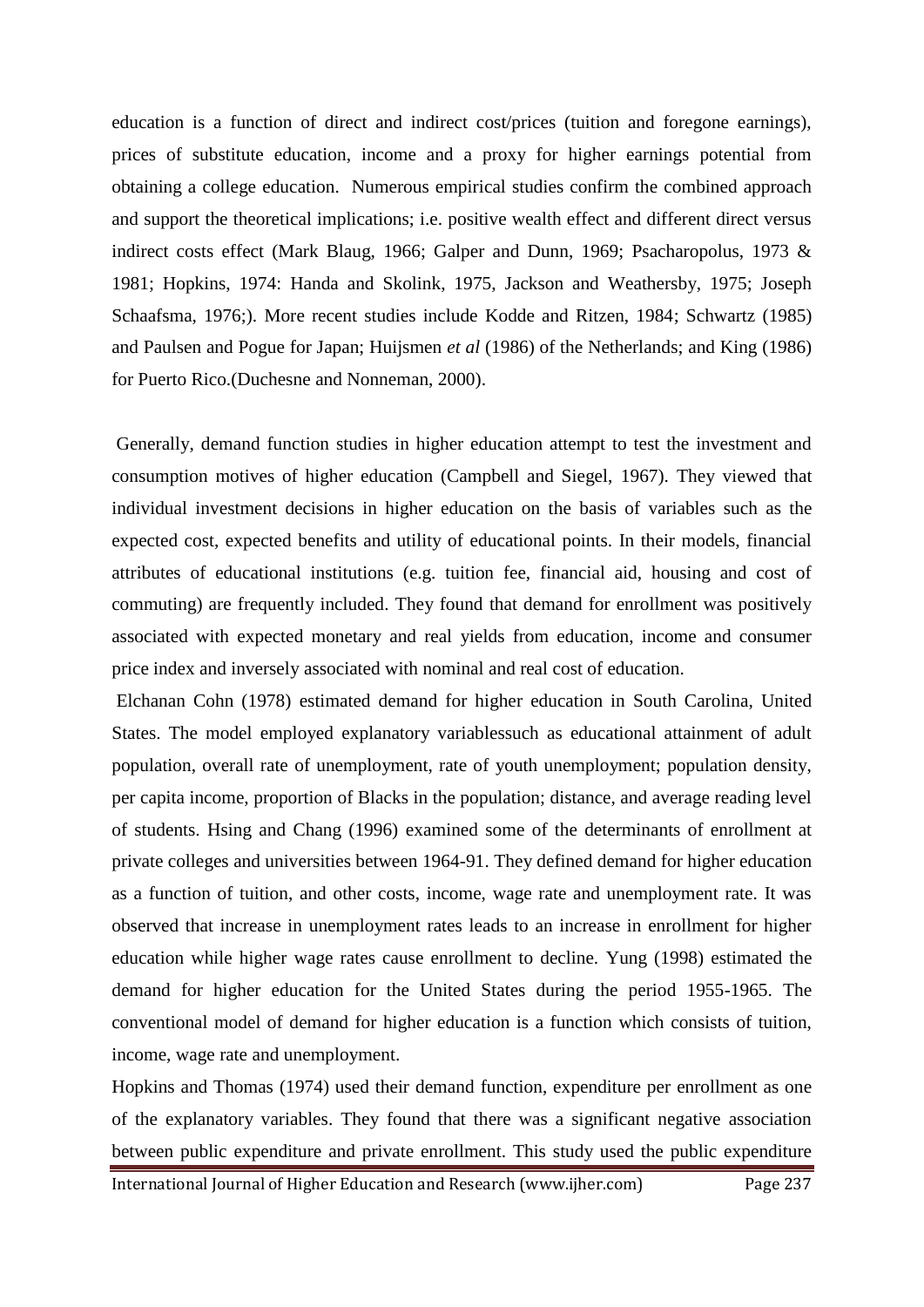per student based on public subsidy and expected positive relationship between public expenditure per student and enrollment. Income is an important factor which can influence the demand for higher education when education has a consumptive value. An alternative interpretation is that credit market problems are alleviated when the average income increases (Canton and Jong, 2004). These two views predict that a positive correlation exists between university enrollment and per capita income.

Unemployment is expected to influence income and employment expectation of students as well as opportunity costs of attending university. Since unemployment rates for upper (higher) secondary young graduates is very high, they have lower chances of getting a job and, therefore, opportunity cost of attending universities will be lower as well. Unemployment increases uncertainty, which implies an increase in the demand for higher education (Albert, 2000; Nicholas, 1989; Chang and Hsing, 1996; and Yang; 1998).

Expected employment motivates one to go for higher education as it gives security and higher earnings. The higher unemployment rate of university graduates lowers the level of demand for university education (Nicholas, 1989). Many demand studies on education have not considered supply (Mulluer and Rockerbie, 2004) and several demand functions on higher education operated with supply constraint. This study argues that greater facilities for higher education increases enrollment demand. Elchanan Cohn (1978) used independent variables such as educational attainment of adult population, density of population and proportion of black population; it gives a notion about using the socio-demographic variables in demand models. The study has employed these socio-demographic variables such as people living below poverty line, literacy rate of population, proportion of rural and deprived (SC/ST) population in the aggregate demand function for higher education.

#### **Methodology and Source of data**

The main objective of the study was to identify the macro-economic determinants on demand for higher education in all India as well as major state level. To examine this objective, important factors used to understand demand determinants are based on studies by Campbell and Seigel (1967), Cohn (1978), Hsing and Chang (1996), Yung (1998) and Buss, Parker and Rivenburg (2003). For fitting models both longitudinal and cross-sectional data were used for estimating aggregate demand for higher education.

**Model-1:** Aggregate demand function for higher education is based on time series data. The period of study in this model is from 1980-81 to 2008-09.

International Journal of Higher Education and Research (www.ijher.com) Page 238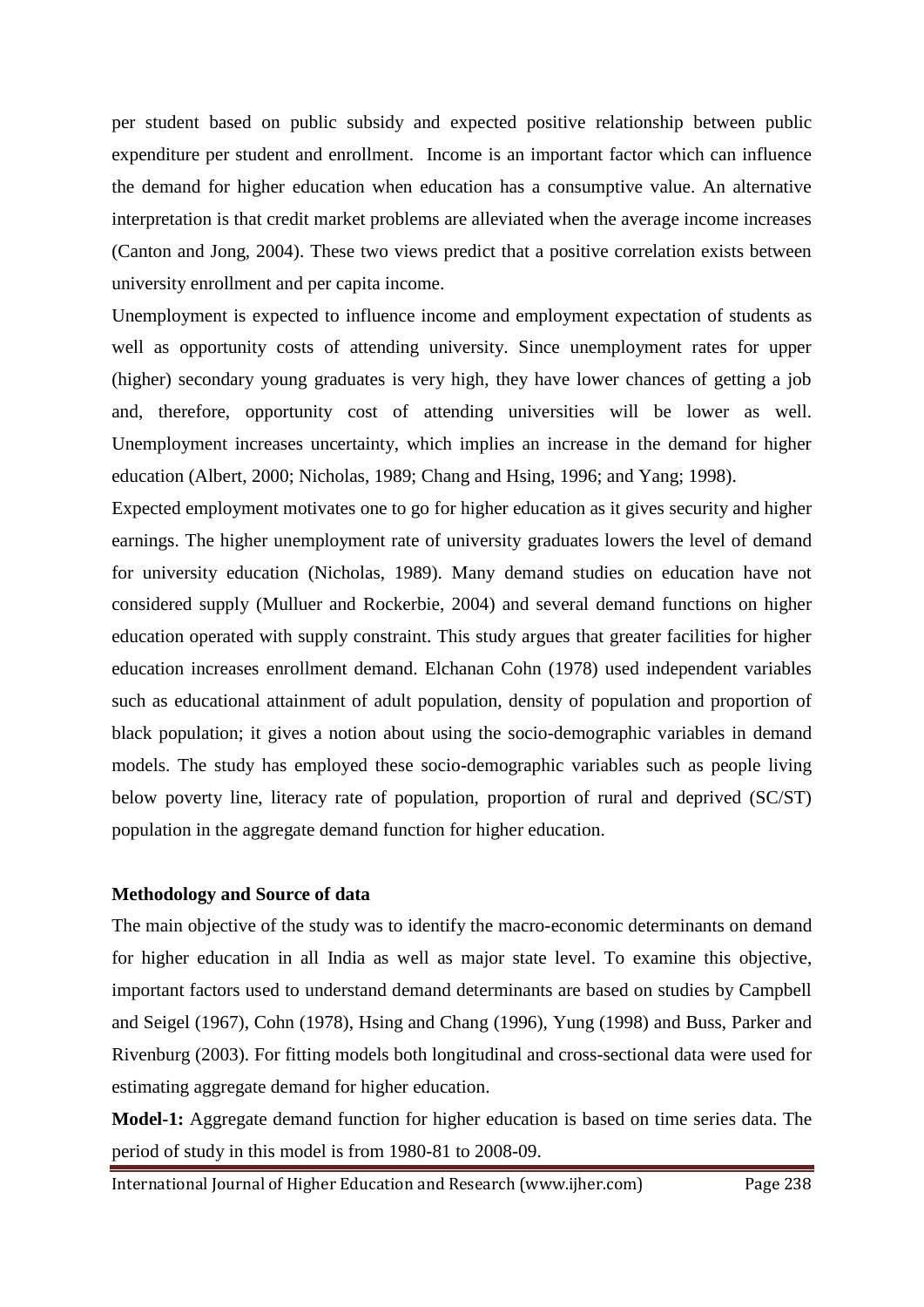**Model-2:** Aggregate demand for higher education is based on pooled cross section data of major states in India for different point of time like 1993-94, 1999-2000, 2004-05 and 2005- 06 (in model 2.1 & model 2.2). Demand function in this model is estimated for selection of four periods of time based on availability of data has been collected from various rounds of National Sample Survey by NSSO. In this model data, for pooled cross-sectional analysis data were collected for major states of Andhra Pradesh, Assam, Bihar, Gujarat, Haryana, Karnataka, Kerala, Maharashtra, Madhya Pradesh, Orissa, Punjab, Rajasthan, Tamil Nadu, Uttar Pradesh and West Bengal.

The sources of secondary data were collected from UGC Annual Reports, Selected Education Statistics (SES), Analysis of Budget Expenditure on Education, Indian Economic Survey, Manpower Profile, Selected socio-economic Indicators – India, Statistics of Indian Economy by Reserve Bank of India (RBI), Census reports and various rounds of National Sample Survey by National Sample Survey Organisation (NSSO). The collected data have been analyzed with Multivariate regression using Ordinary Least Square (OLS) method to find out the important factors that influence the demand for higher education in India as well as across state level. The basic framework of the model is

> GER = f (Macro-economic variables, socio-demographic variable and availability of higher education facilities)

#### **Formulated Hypotheses of the Study**

Ten hypotheses are formulated based on the theories of demand for education and the review of earlier studies in India and abroad. These ten hypotheses are associated with the economic, social, demographic variables and supply side factors. Each one of them is stated below: *Hypothesis -1* Higher the level of per student public expenditure on higher education, higher

will be the student enrollment for higher education*.* 

*Hypothesis -2* Greater the per capita income better will be the access to higher education.

*Hypothesis -3* High level of secondary unemployment increases the enrollment for higher education.

*Hypothesis -4* Higher level of graduates unemployment will lead to lower demand for higher education.

*Hypothesis -5* Higher employment opportunities in public sector will lead to willingness of people in pursuing higher education

International Journal of Higher Education and Research (www.ijher.com) Page 239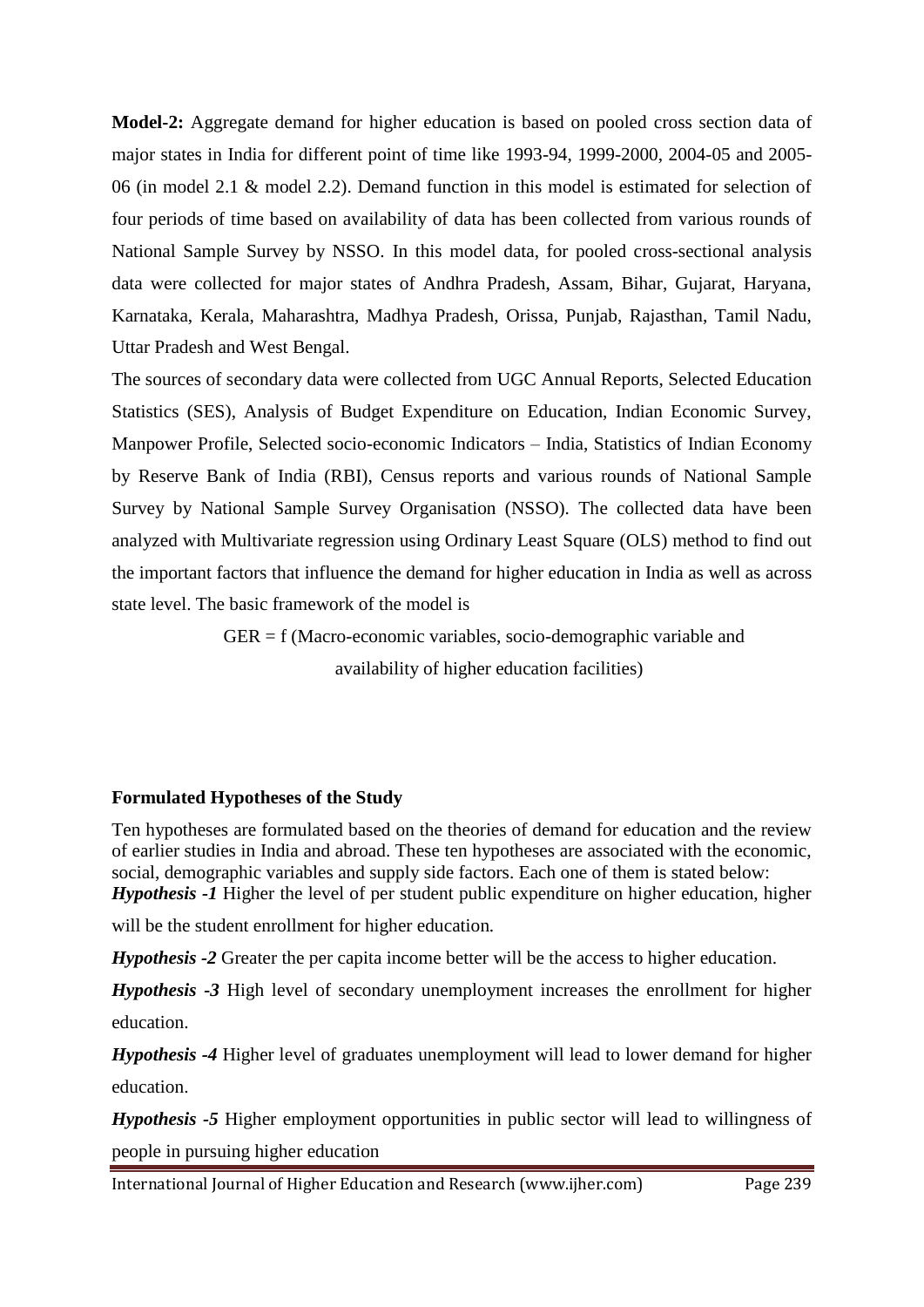*Hypothesis -6* Increasing higher education facilities in the system will lead to increase in access for higher education.

*Hypothesis -7* Lower the proportion of people living below poverty line higher will be the rate of enrollment in higher education.

*Hypothesis -8* Increases in the literacy rates of people will lead to greater demand for higher education

*Hypothesis -9* Decreases in the proportion of rural population leads to higher level of student enrollment for higher education

*Hypothesis -10* Higher the proportion of SC/ST population lower the demand for higher education.

| <b>Variable</b>               | <b>Expected effect</b>   |
|-------------------------------|--------------------------|
| Public expenditure            | $^{+}$                   |
| Per capita income             | $^{+}$                   |
| Secondary unemployment        | $^{+}$                   |
| Graduate unemployment         |                          |
| Employment in public sector   | $^{+}$                   |
| Availability of HE facilities | $^{+}$                   |
| Below poverty line            | $\overline{\phantom{0}}$ |
| Literacy rates                | $^{+}$                   |
| Rural population              | $\overline{\phantom{0}}$ |
| SC/ST population              |                          |

 **Table 1: Expected sign from hypotheses of this study**

# *General Specification of the Model (Models -1, 2.1 & 2.2)*

In the present study, linear regression equation is estimated for India (Model-1) and major states (Model-2.1 & 2.1).

 $Y = a+\beta_1$  peps +  $\beta_2$  Pcnnp +  $\beta_3$ Peruemhs -  $\beta_4$ Peruemugpg +  $\beta_5$  Peremppus5 +  $\beta_6$  heipl +  $\beta_7$ Perbpl

+ Perlrpop+ $\beta$ 9Perrrpop +  $\beta$ 10Perscst + U

where  $Y = GER$  (Gross enrollment ratio of higher education)

| а        |     | Constant term                  |
|----------|-----|--------------------------------|
| Peps     | $=$ | Public expenditure per student |
| Pcnnp    |     | Per capita Income              |
| Peruemhs |     | Secondary unemployment         |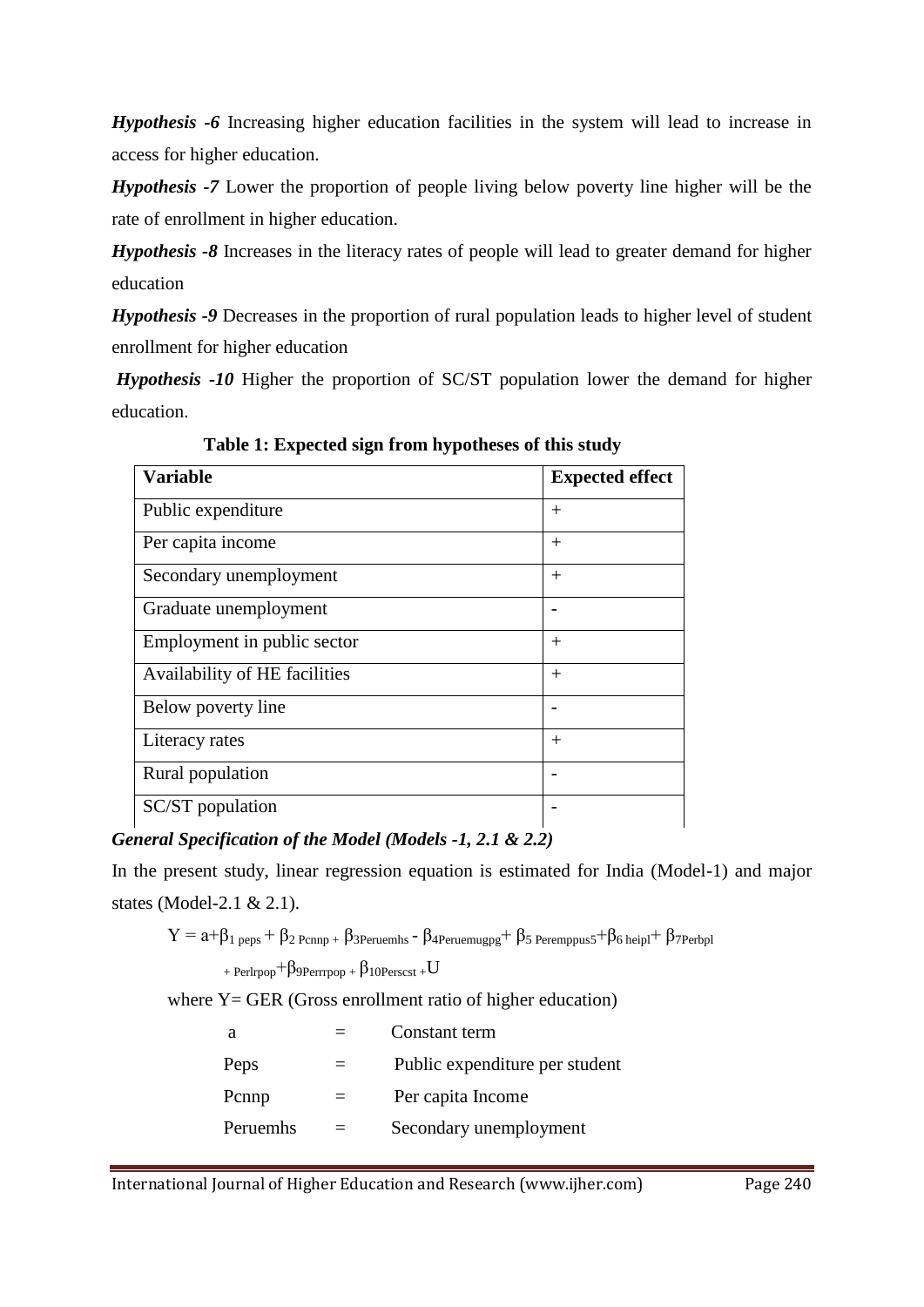| Peruemugpg |          | Graduate unemployment                                 |  |
|------------|----------|-------------------------------------------------------|--|
| Peremppus  | $\equiv$ | Employment in organized public sector                 |  |
|            |          |                                                       |  |
| Heipl      | $=$      | Availability of HE facilities measured in terms of    |  |
|            |          | institutions per lakh eligible population             |  |
| Perbpl     | $=$      | Below poverty line measured as % of population living |  |
|            |          | below poverty line                                    |  |
| Perlrpop   | $=$      | Literacy rates                                        |  |
| Perrrpop   | $=$      | Rural population as a percentage of total population  |  |
| Perscst    | $=$      | population (SC/ST) as percentage of total population  |  |
| U          |          | Error term                                            |  |

Here, it is noted point that rural population and SC/ST population is not forwarded in the model-1. Hence, the two variables were added in demand function for major states model-21 & 2.2.

### **Results and Interpretation: Demand Function for India Model-1**

Before fitting the model, the time series data is tested for stationarity and modified appropriately using augment dickey fuller test. The fitted OLS regression is tested for multicollinearity and hetroskedasticity. The regression result reveals that the co-efficient associated with per capita income and availability of higher education facilities was found to be important and significant at 10 per cent and 1 per cent level respectively. It means that demand for higher education is explained by variance in per capita income and availability of HE facilities. The co-efficient associated with all other explanatory variables such as public expenditure per student, secondary unemployment, public sector employment, below poverty line and literacy rates were not found to be statistically significant even at 10 per cent level.

Income is an important determinant of demand for all commodities and services. There was no exception in the demand for higher education as well. The regression result showed that per capita income gave expected sign (positive) and was statistically significant at 10 per cent as indicated above in hypothesis 2.

Supply was equally an important factor to determine demand for higher education. However, the supply side factor was generally ignored in demand studies. One important supply factor was the availability of higher education Institutions which was included in the model. The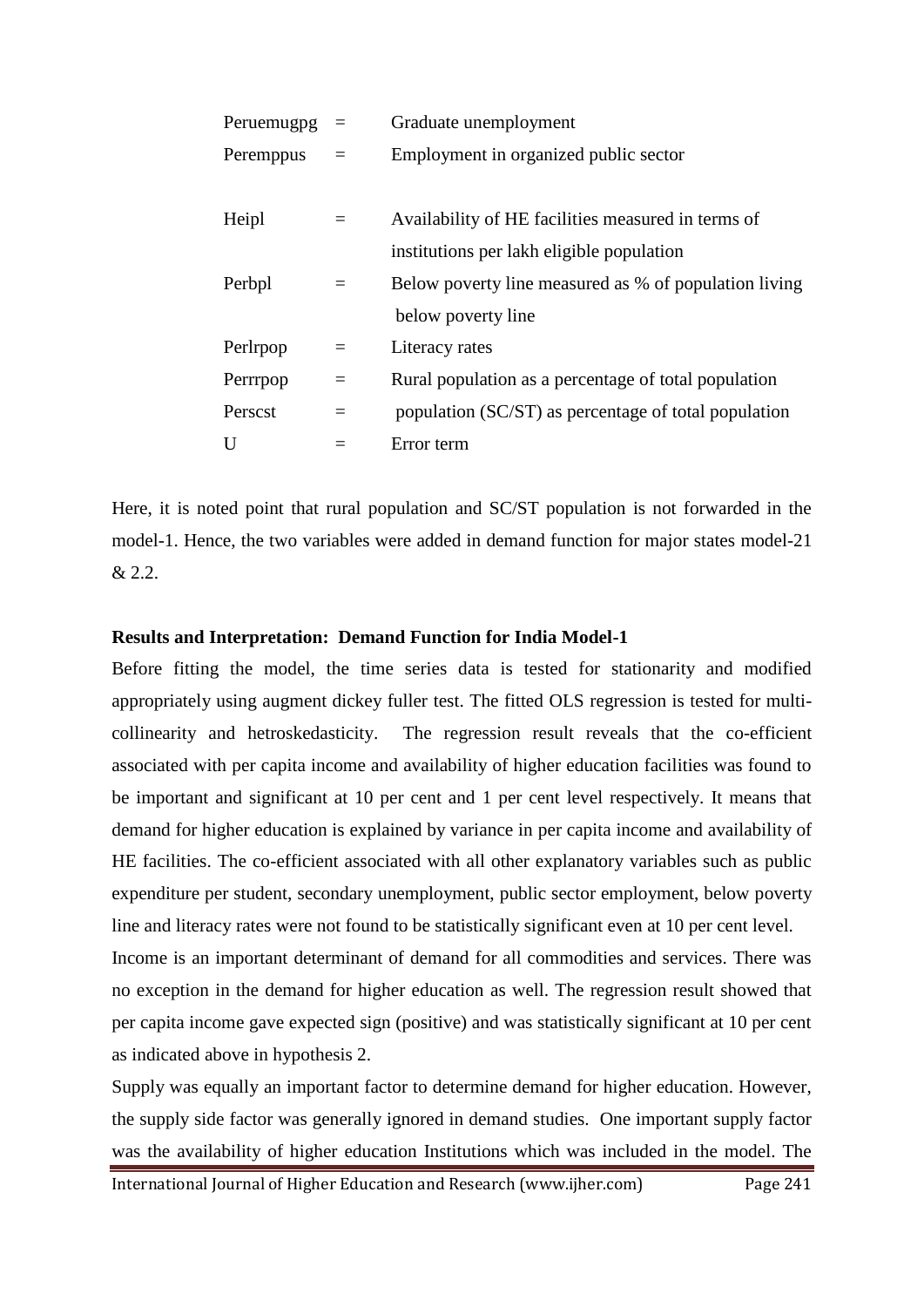availability of HE facilities was positively associated with enrollment and significant at 1 per cent significance. One unit (one institution per lakh 18-23 year age group population) increase in availability of HE facilities leads to an increase in enrollment demand in terms of enrollment.

To conclude, the study revealed that demand function of higher education for model -1(India) during the period of 1980-81 to 2008-09 was influenced by per capita income, and availability of higher education facilities. From the results we understand that increasing the per capita income of the nation leads to an increase in demand for higher education. In the case of income factor, almost all studies proved that income had positive effect and was significantly influencing higher education demand. Secondly, availability of higher education facilities had positive impact on demand for higher education. It means that more the number of higher education institutions like state and central universities, affiliated colleges and autonomous institutions, more was the number of students accessing higher education.

Table:1 *Results of Demand function for higher education using Multiple regression through OLS Method*

|                                                | India              | <b>Major States</b>          |                     |
|------------------------------------------------|--------------------|------------------------------|---------------------|
|                                                | Model-1            | Model-2.1                    | Model-2.1           |
| Dependent                                      | <b>GER</b>         | Enrollment<br>Gross<br>Ratio | Log Enrollment      |
| variable(s)<br><b>Explanatory</b><br>variables |                    |                              |                     |
| <b>CONSTANT</b>                                | 299634.7(0.27)     | 5.287834(2.87)               | 6.17541(17.25)      |
| Public<br>expenditure<br>per Student           | $-27.8237(-0.87)$  | $-0.0000730(-0.77)$          | $-0.0000141(-0.00)$ |
| Per<br>capita<br>NNP/NSDP                      | 93.15996***(1.91)  | $.000203*(7.48)$             | .0000111(1.58)      |
| in<br>Employment<br>Public sector              | $-15636.81(-0.22)$ | $-.005732(-0.84)$            | $.002720**$ (2.22)  |
| Availability of HEIs<br>facilities             | 258115.5*(3.71)    | $.14236*(4.22)$              | .001089(0.18)       |
| Below of poverty line                          | 19321.84(0.77)     | .0092847(0.90)               | $-00011682(-0.47)$  |

International Journal of Higher Education and Research (www.ijher.com) Page 242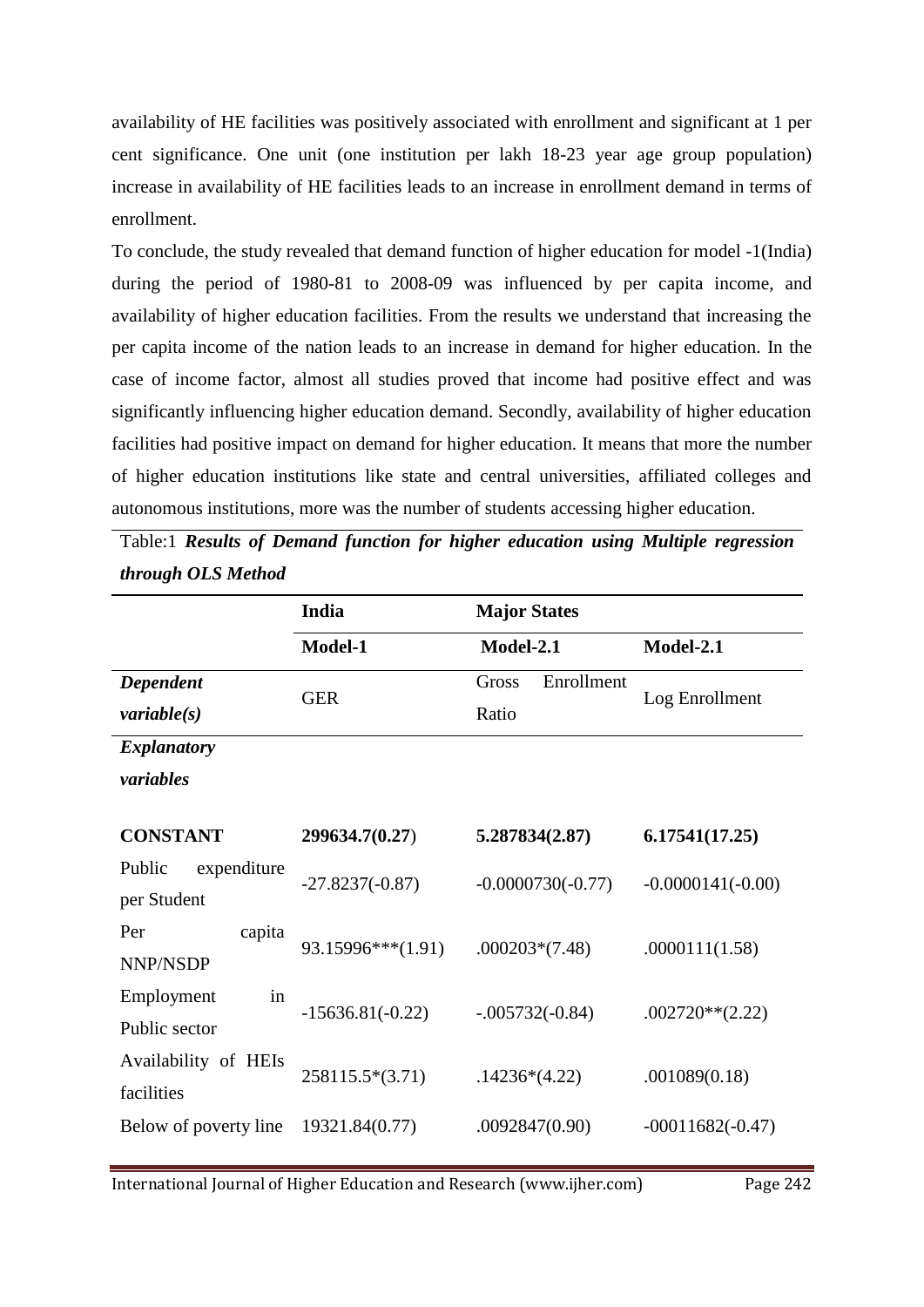|                              | <b>No. of Observations</b> |       | 28             | 60                   | 60                 |
|------------------------------|----------------------------|-------|----------------|----------------------|--------------------|
| <b>F-Statistic (P-value)</b> |                            |       | 0.0001         | 32.88                | 0.1294             |
|                              |                            |       |                |                      |                    |
| Adjusted $\mathbb{R}^2$      |                            |       | 0.3775         | 0.8038               | 0.8022             |
| population                   |                            |       |                |                      |                    |
| %                            | of                         | SC/ST |                | .0017274(0.09)       | $-.0062205(-1.42)$ |
| population                   |                            |       |                |                      |                    |
| $\%$                         | of                         | Rural |                | $-.0277766**(-2.00)$ | $-.0016391(-0.46)$ |
| Literacy rates               |                            |       | 215812.8(0.71) | $-.0070677(-0.36)$   | 1.77)              |
|                              |                            |       |                |                      | $-00070469**8(-$   |

#### **Model-2 Aggregate Demand Function for Major States**

The study has also taken up the cross-sectional data for estimating demand function of higher education in India derived from major states of India in model 2.1 and model 2.2. The study has taken four different time periods such as 1993-94, 1999-2000, 2004-05 and 2005-06 respectively. The data collected for 15 major states in India include Andhra Pradesh, Assam, Bihar, Gujarat, Haryana, Karnataka, Kerala, Maharashtra, Madhya Pradesh, Orissa, Punjab, Rajasthan, Tamil Nadu, Uttar Pradesh and West Bengal. In this way, this model got 60 observations of pooled Cross-sectional data.

Cross-sectional data are observed at a single point of time for several individuals, countries, states, etc.

$$
xi, i = 1; \dots; N.
$$
 (1)

The study is to interest lies in modeling the distinction of single individuals, and heterogeneity across individuals. Hence, the study used a Pooled OLS method.

Pooling data refers to two or more independent data of the same type. Observations are viewed as repeated measures at each point of time. So parameters can be estimated with higher precision due to an increase. The main feature of pooling data is that it takes heterogeneity into account; get individual specific estimates, to understand the dynamics of change and to minimize bias due to aggregation. (See Appendix Table: 2. Summary statistics of the pooled cross-section data)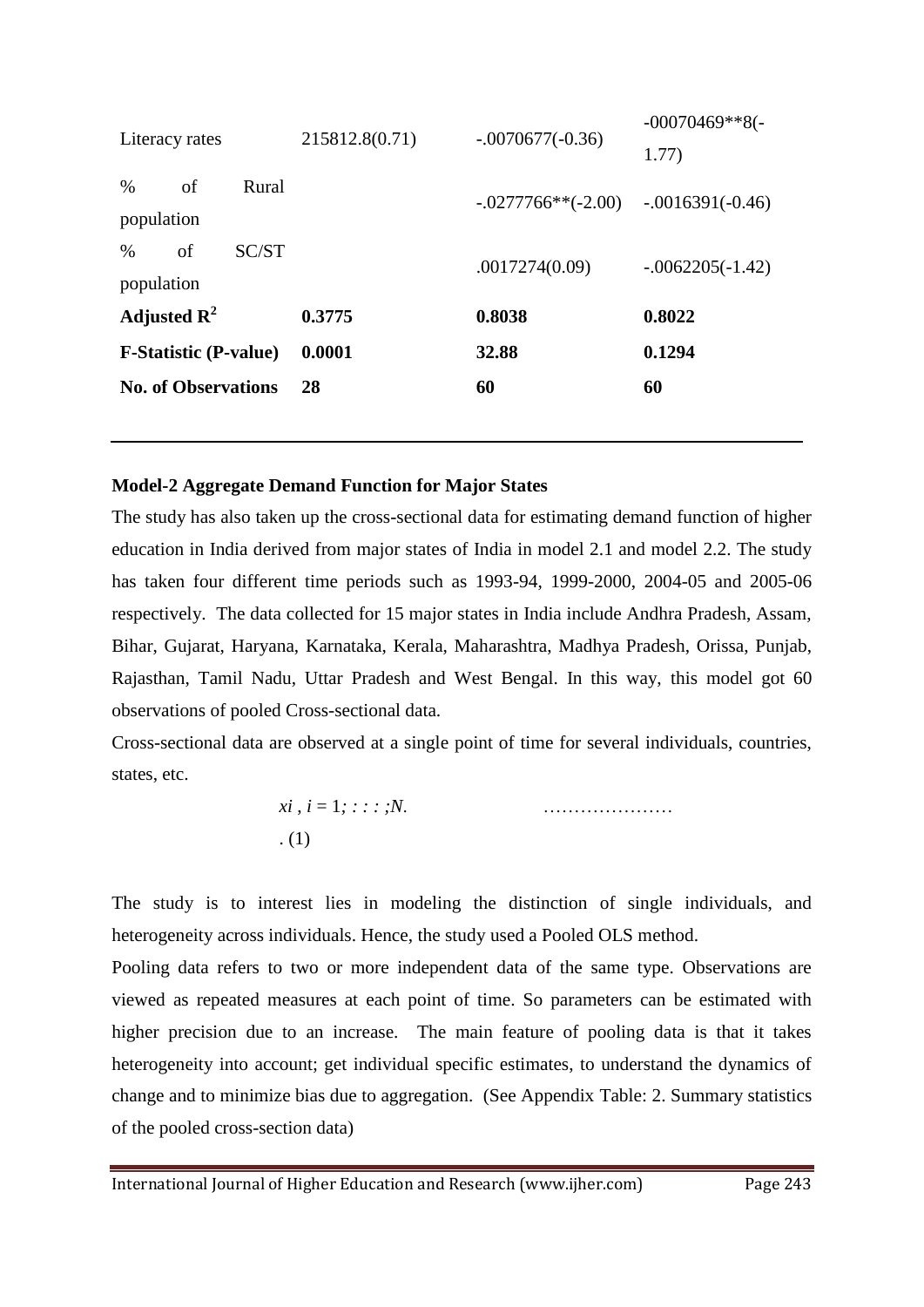It treats all observation as equivalent and OLS method of estimation follows as usual.

$$
Y_{it} = \beta_1 + \beta_2 X_{2it} + \beta_3 X_{3it} + u_{it}
$$
 (2)

In this case the error term captures "everything". It has ignored time and space.

In model 2.1, Gross enrollment ratio is used as dependent variable along with a set of explanatory variables as in model 1, except secondary and graduate level unemployment variables due to lack of availability of data. In this model, per capita net state domestic product is used as income variable instead of using per capita net national product in the model-1. In addition, these models 2.1  $& 2.2$  are also used demographic variables such as percentage of rural population and SC/ST population.

#### **Model 2.1: Demand Function for Major States**

The estimated equation derived from pooled cross-section analysis of major states for the year 1993-94, 1999-00, 2004-05 and 2005-06. In this model, Gross enrollment ratio (GER) is used as dependent variable with a set of explanatory variables such as public expenditure per student, per capita income, employment in public sector, availability of higher education facilities, percentage of people lying below poverty line and literacy rates for estimating demand function of higher education of major states in India.

The co-efficient associated with per capita income (*Pcnsdp)* and availability of higher education facilities (*Heisp*l) was found to be positive and significant at 1 per cent level. Coefficient associated with rural population showed expected sign (negative) and significant at 5 per cent level, whereas coefficients of other variables such as public expenditure per student (Peps), employment (*Emppus*), below poverty line (*Perbpl*), and literacy rates (*lirpop*) were not significant even at 10 per cent level.

Let us explain the variables which were found to be significant in the regression. Availability of higher education facilities had positive co-efficient and significance at 1 per cent level. It shows that if availability of higher education institutions per 1 lakh of population in 18-23 years age group increases by one, then, Gross enrollment ratio of higher education goes up. Rural population expected sign (negative) and significant at 5 per cent level. The falling proportion of rural population to total population is seen to raise the demand for higher education. One unit fall in rural population in terms of proportion leads to an increase in one unit demand for higher education. In the era of economic reform change it has been observed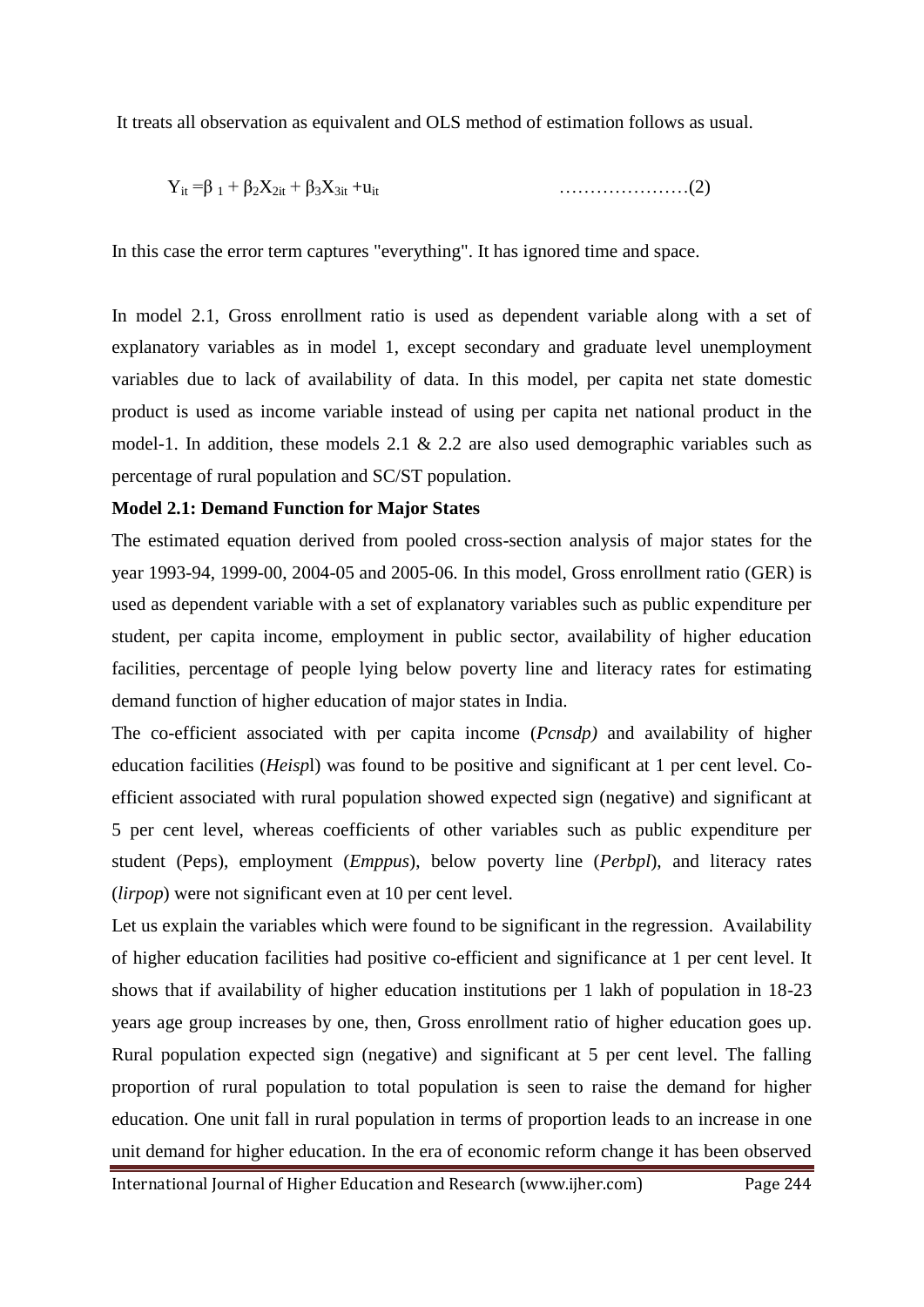that industrialization has increased the pace of urbanization. The falling proportion of rural population is an index of urbanization. This has caused greater demand for higher education.

Here, it may be observed that the three variables namely, availability of higher education facilities, per capita income and rural population are also significant explanatory variables in explaining demand for higher education for major states in model 2.1

#### **Model 2.2 Demand Function for Major States**

The study has made another attempt in the model 2.2 that Log enrollment has used as dependent variable with a set of explanatory variables such as public expenditure per student, per capita income, employment in public sector, availability of higher education facilities, percentage of people lying below poverty line and literacy rates for estimating demand function of higher education of major states in India.

The estimated equation derived from pooled cross-section analysis of major states for the year 1993-94, 1999-00, 2004-05 and 2005-06. The linear regression shows that employment in public sector (*Emppus*) and literacy rates are influencing factors on demand for higher education in major states. The co-efficient associated with employment showed expected sign (positive) and significant at 5 per cent level. On the other hand, the coefficient of literacy rates showed unexpected sign (negative) and significant at 10 per cent level. Other variables like public expenditure, per capita income, availability of higher education facilities, below poverty line, percentage of rural and SC/ST population were not significant even at 10 per cent level. After running the regression, the fitted pooled OLS method of model 2.1 is test for multi-collinearity and VIF test.

Employment is one of the most influencing factors on demand for higher education. People prefer higher education to get job security and higher earnings. It is predicted in the linear regression that employment is positively associated with enrollment and is significant at 5 per cent level. It shows that 1 unit of increase in employment in public sector, increases the enrollment by .0027 units. In other words, if increase in employment in public sector is one thousand, it leads to an increase in enrollment by 2.72 per cent. This means that increase in employment opportunity in public sector, increases the demand for higher education due to security of job and higher earnings.

Literacy rate determines the education and health status of any society. In this regression model, literacy rate was included as one of the explanatory variables. Literacy rates expected to show a positive sign, showed a negative effect with 10 per cent level of significance. It is interesting to observe that people are aware of the importance of higher education. They are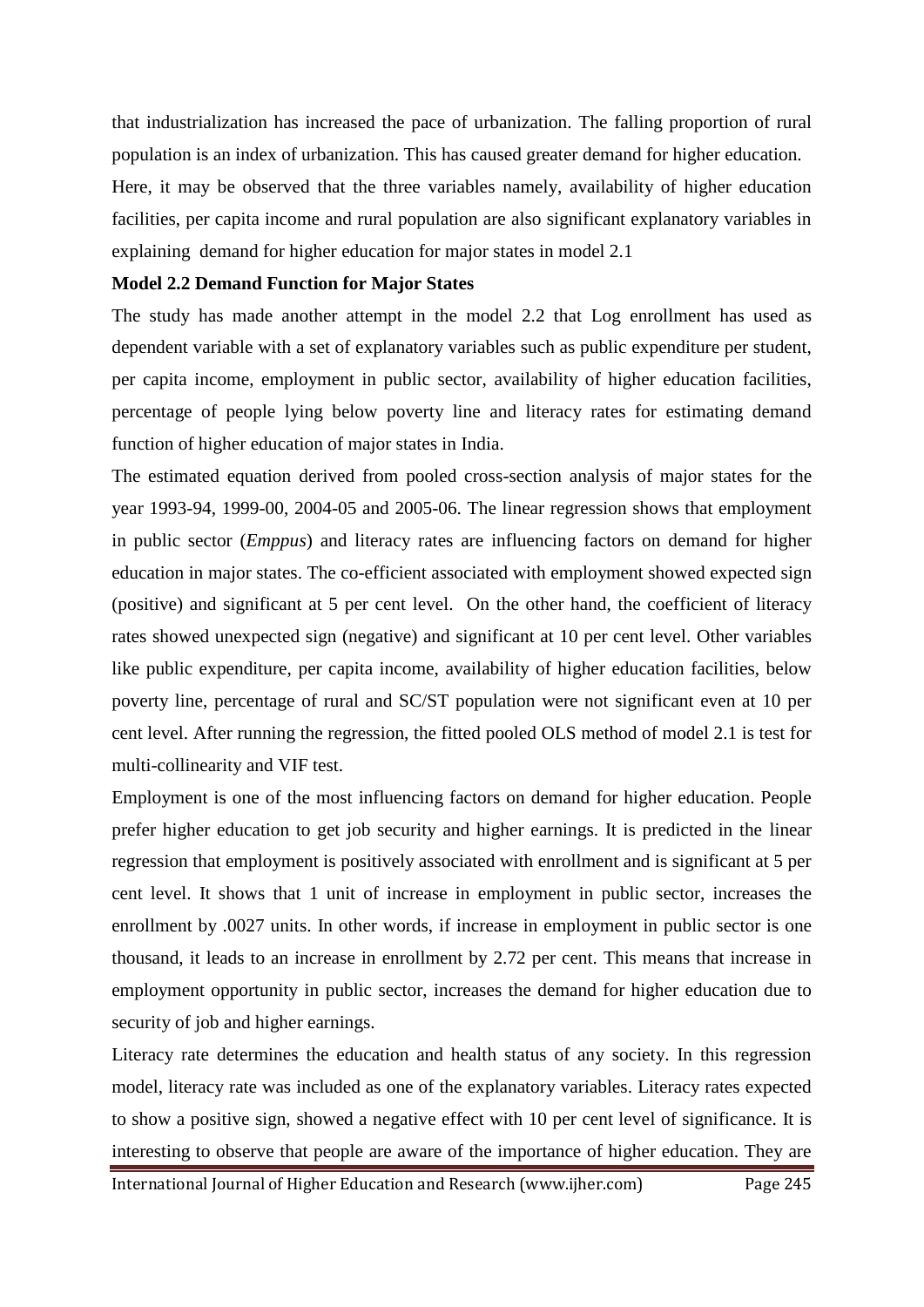willing to provide higher education to their children which may lead to increase in demand for higher education whether they are literate or illiterate.

Here, it may be observed that employment in public sector is positively associated with enrollment and significant with variables thus explaining demand for higher education of major states in model 2.2.

#### **Summary and Conclusions**

To understand the macroeconomic determinants of demand for higher education at macro level, this study has formulated some hypotheses based on theoretical explanation and reviewing literature on demand studies. The study collected data from various documents, reports, policy notes and periodicals at national and state levels with time series and crosssectional data to derive demand function for higher education in India and major states by using multiple linear regression models through Ordinary Least Square (OLS) method. Model-1 represents time series data from 1980-81 to 2008-09 for India and models 2.1 and 2.2 represent major states during four different periods.

The linear regression results indicate demand for higher education in India as a function of per capita income and availability of higher education facilities. These two variables show expected positive sign and are significant at 1 or 5 per cent. Income is an important determinant on demand function of India. People from different social groups are accessing higher education based on their family income and wealth. Higher the income of the people, higher will be the demand for higher education. It implies that the increase in per capita income of individual/individual household would bring new entrants into higher education. On the other hand, they are switching over to private higher education institutions. This shows that there is a strong relationship between income and demand for higher education.

Secondly, availability of higher education also plays a prominent role in determining the demand function. It means that people demand higher education based on availability of higher education facilities in their local environment. It is obvious that income of the people plus availability of higher education facilities has a prominent influence on demand function. The availability of higher education facilities for all types in the country stood at 12.4 per lakh population. On analyzing the 28 states for College-population index(C-PI), it was found that 14 states have lower than the national average (12.4). The distribution of districts across the states by C-PI shows that there is inter-district disparity in the availability of higher education facilities in India. (Sachidanand Sinha, 2008). It has policy implication to increase the number of colleges in states and districts which have lower than national average level. It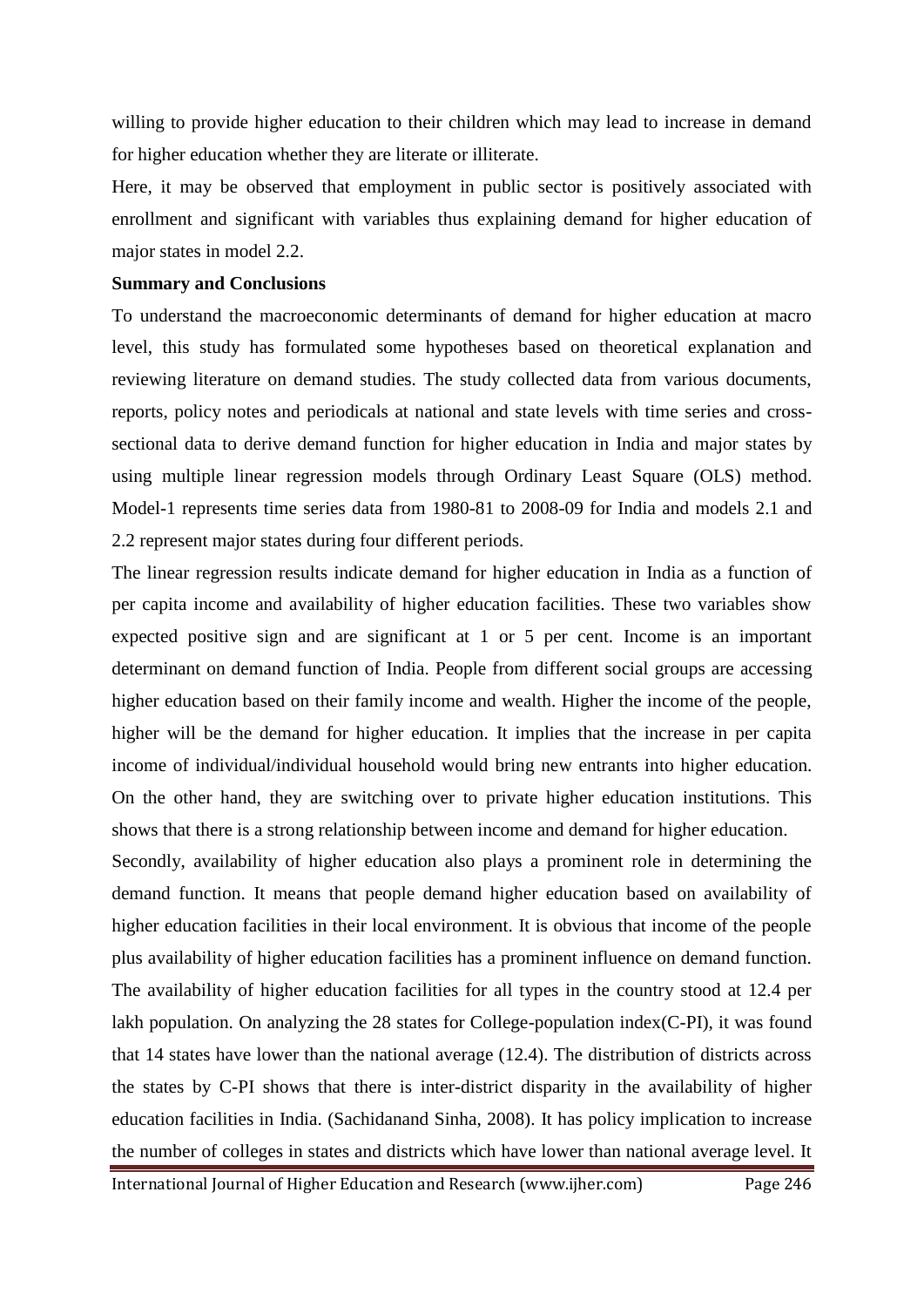is obvious that income of the people plus availability of higher education facilities had a prominent influence on demand for higher education in India.

In a similar way the study has used pooled cross-sectional analysis on demand function for Indian major states during different time periods like, 1993-94, 1999-2000, 2004-05 and 2005-06. Demand functions of major states (model 2.1) showed that per capita income and availability of higher education facilities are positively associated with enrollment. Rural population was negatively associated with enrollment. There is a strong possibility to predict that rural population has a low demand for higher education. It means that rural people are living in poor socio-economic conditions and are suffering without basic amenities. They are living in backward conditions. On the other hand, people from socio-economic well to do families with rural background have greater willingness and ability to pay for higher education.

The linear regression results of aggregate demand function for higher education at national level proved to strengthen the theoretical explanation and the hypothetical expectations made for the purpose of this study. The study also used appropriate statistical test before fitting the model. To conclude, the study revealed that demand function of higher education for model - 1(India) was influenced by per capita income, and availability of higher education facilities. The model 2.1 & 2.2 are explained the demand function for major states by influencing the significant explanatory variables which might be positively or negatively significant. One of the limitations of this study was that one or two variables showed unexpected signs. Some data collected by researchers were used as proxy in certain variables in the models for which data were not available in time series and cross-sectional data. Otherwise, this study could provide a fruitful (suitable) direction towards policy making on demand for higher education with respect to Indian context.

#### **Notes**

#### *Description of Dependent and Explanatory Variables*

Dependent Variable: Gross Enrollment Ratio of higher education

GER is total higher education enrollment divided by specific eligible age group (18-23) population of India (All states and UTs). Total Enrollment includes students enrolled in various discipline like arts, science, commerce, education, engineering/technical, medicine, agriculture, veterinary, law and others in HEIs in India. It also consists of different levels such as graduate, post-graduate, research and diploma/certificate courses. In this study, the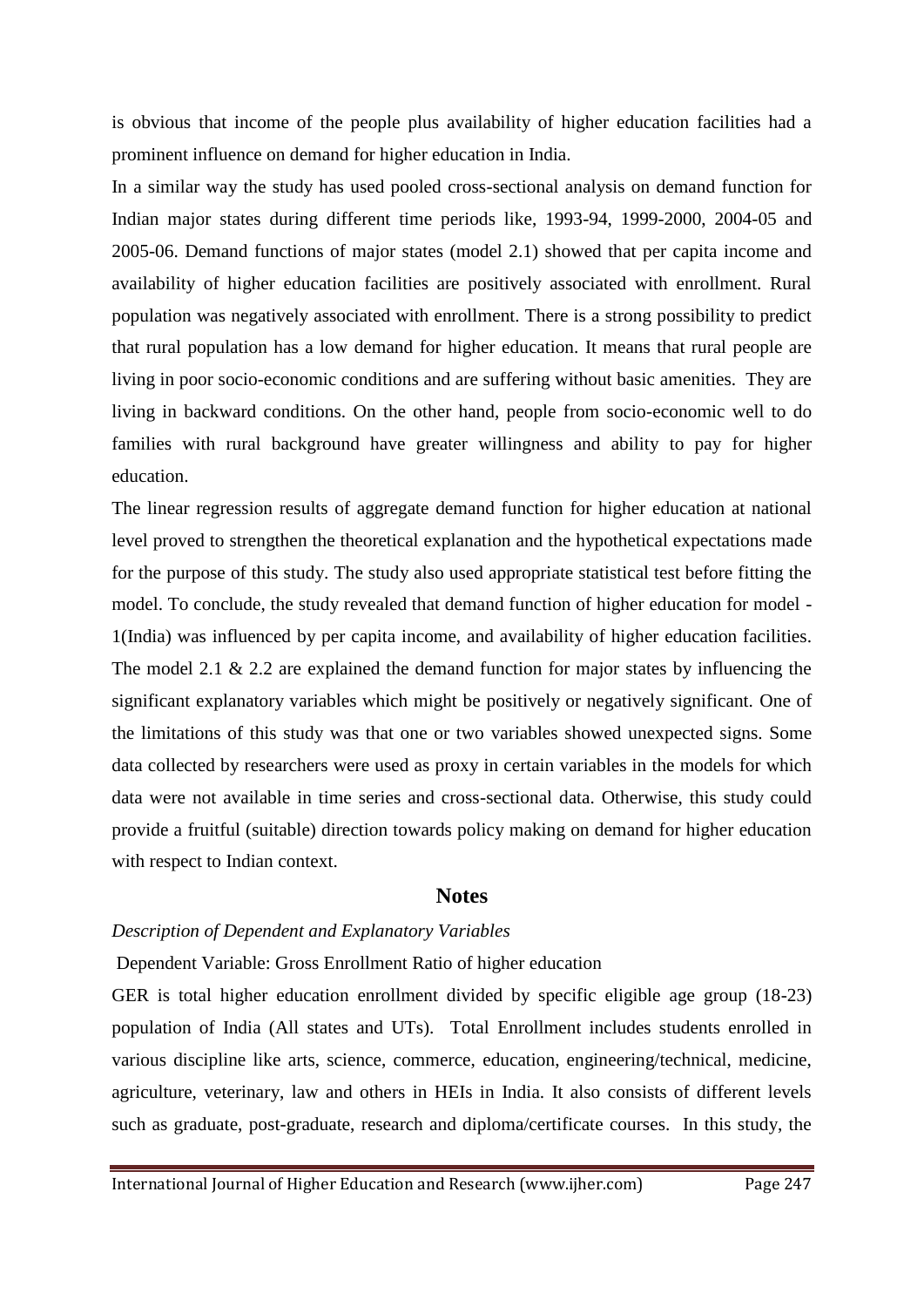eligible population are from the age group of 18-23 in computing Gross Enrollment Rate. It is a six-year age cohort. In recent years there is considerable debate on age cohort and many prefer to use 5 year age cohort as well. However, in this study we have taken six-year age cohort of population. Eligible population has been drawn from single age population figures available in census reports of 1981, 1991 and 2001. Due to non-availability of Census 2011, on individual age of population, the projected population of India and its States of 2001-2026 is used. Projected population figure available for 15-19 and 20-24 age cohort is taken. On the assumption of uniform distribution of population the population in the age cohort 18-23 was determined. It also pointed out that population projection for selected years and for intervening years has been projected using Compound Annual Average Growth Rate (CAGR). It is apportioned appropriately to get 18-23 age group of the population.

## **Explanatory Variables**

#### **(i) Economic Variables**

## *Public Expenditure per student*

It is estimated by dividing the public expenditure on higher education by total enrollment. Public expenditure consists of total Plan and Non-plan expenditure meted out to universities and other higher education and a similar plan and non-plan expenditure for technical education of all the states plus central total plan and non-plan expenditure of these two categories in revenue account. University and other higher education includes direction and administration, assistance to universities, government colleges, assistance to non-government colleges, scholarship and other expenditure in revenue account. Technical education expenditure includes direction and administration, technical schools, polytechnics, assistance to university for technical education, assistance to non-government colleges, engineering colleges and institutions, scholarships, training and other expenditure. A time series of public expenditure is obtained from analysis of budgeted expenditure published yearly by the MHRD, Government of India. It is a flow variable. To obtain public expenditure per student annual public expenditure is divided by total number of students enrolled, which is a stock variable that refers to September  $30<sup>th</sup>$  of every year.

# *Per capita Income*

For aggregate demand function (Model I ) the per capita income is obtained from Economic Survey for various years. For aggregate demand function (Model II) for per capita income of different states, data is drawn from Economic survey and Handbook of Indian economy,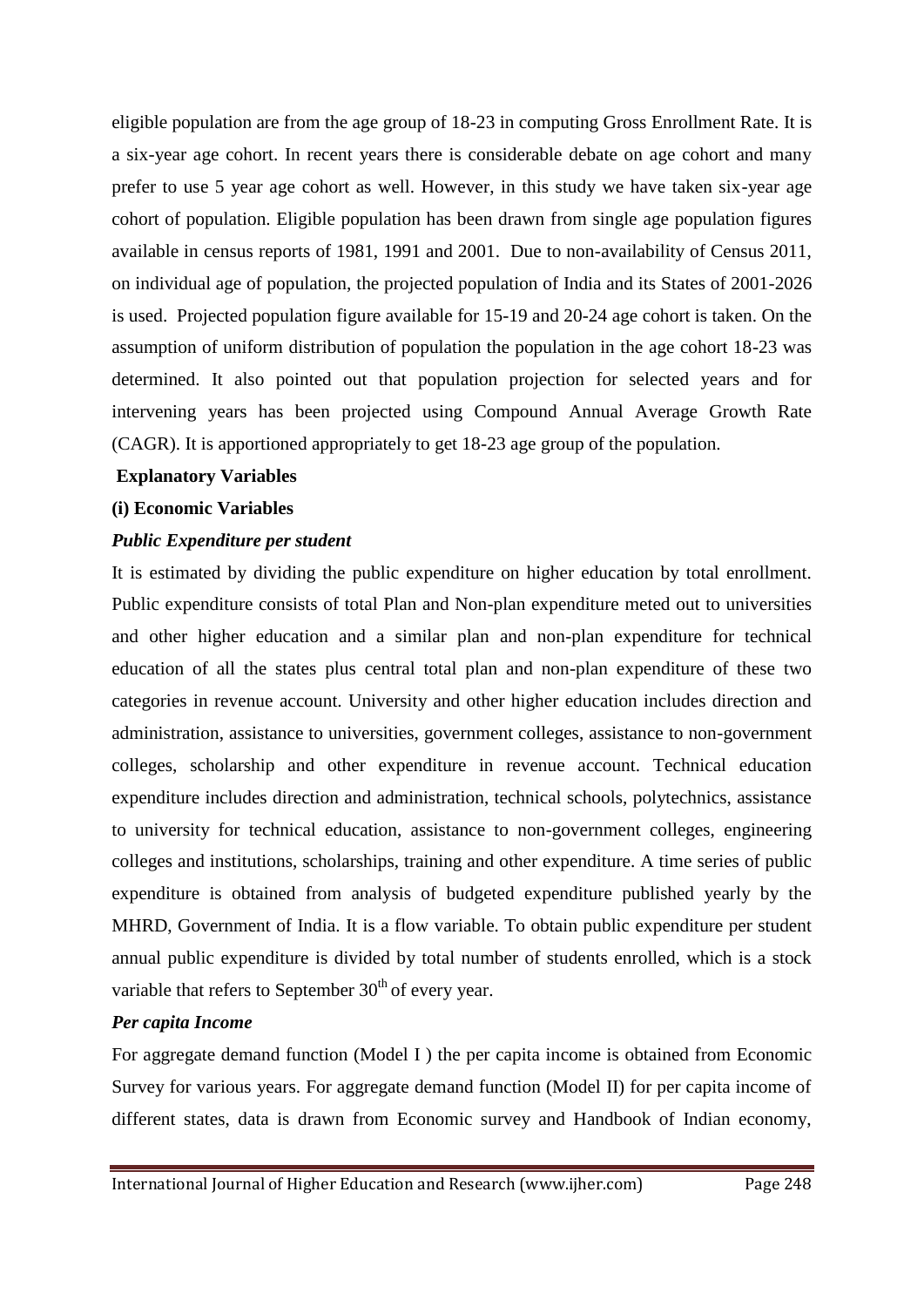Reserve Bank of India for the years 1987-88, 1993-94, 1999-2000 and 2005-06. Data of NSDP is converted to base year 1993-94.

## *Unemployment*

Job seekers data is considered as proxy for unemployment at different levels of education like Matric/SSLC, Secondary/Higher Secondary/PUC/Intermediate, Graduates and Postgraduates. The unemployment data is classified secondary unemployment and graduate unemployment*. Secondary unemployment* includes the number of persons who studied Matric (secondary) and higher secondary school and are registered in employment exchange. *Graduate unemployment* consists of number of persons who are registered in employment exchange as undergraduates and post-graduates.

One limitation of this is that it has been taken from a live registration in employment exchanges of the states. Some of them may be working or engaged in self-employment but reported as seeking employment. Others may be pursuing higher studies or might not have registered with employment exchange offices. Some may not be interested in government jobs and hence not registered while working in private jobs. This data is used in regression model for India - model I and III respectively. Data on *Unemployment rates for major state***s** have been taken from the reports of National Sample Survey on *Employment and unemployment situation in India*. They relate to usual status of individuals both males and females residing in rural and urban areas. This is used in model II.

# *Public sector employment*

The actual number of persons employed in organized public sectors (0-9) such as Agriculture, forestry, fishing and hunting, Mining and quarrying, Manufacturing, Electricity, gas and water, Construction, Wholesale and Retail trade and restaurants and hotels, Transport, storage and communications, Financing, insurance, Real Estate and business services and community, social and personal services are considered.

# **(ii) Availability of Higher Education facilities**

It refers to the number of higher education institutions available per lakh specific age group (18-23) population. Higher education institutions consist of Central universities, State universities, Deemed universities, affiliated colleges, and other institutions of national importance at state and national levels.

# **(iii) Socio-demographic variables**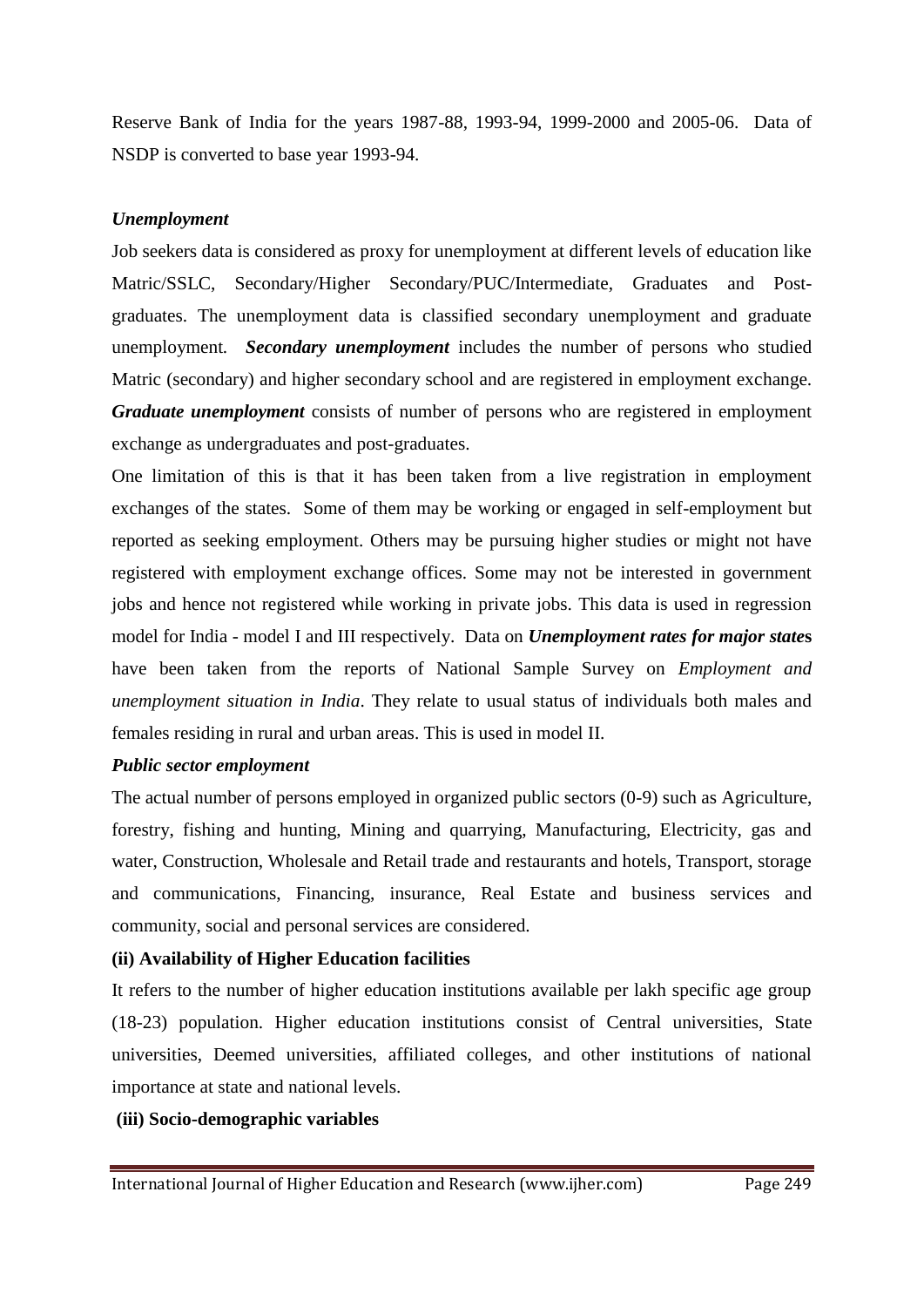Socio-demographic variables are considered in this study as followed by Cohn (1972). The variables are fitted to the model as percentage of people lying below poverty line, literacy rates, proportion of rural population and the proportion of SC/ST population. All these data are in thousands except literacy rate data and percent of people below poverty line. The data is projected through compound average growth rate (CAGR) and these are included as explanatory variables on demand for higher education in India as well as major states.

## *Below poverty line*

Poverty is one of the major problems of India. It is the root cause of many socio-economic problems including population explosion, low enrollment, and unemployment and child labour and rising graphs of crimes (Anjana Mazumdar, 2011). This makes India home to the world's largest proportion of the poor, also in the percentage of people living below poverty line. The percentage of poverty fluctuates between 30 to 40 per cent in the case of Tamil Nadu, Assam, Meghalaya and North-eastern states (Anjana Mazumdar, 2011). The state and all India-level poverty ratios estimated by Planning Commission is used. This data is used for India as well as major states.

## *Literacy rates*

Literacy is another proper indicator of economic development. According to Census 2011 of India, a person in the age limit of seven and above, who can write and read with understanding in any of the languages, is considered as a literate. Literacy levels are estimated by census of India for the years 1981, 1991, 2001 and 2011. Literary rates are not available for the state of Assam and Jammu & Kashmir for 1981 and 1991.

# *Rural population*

The rural–urban distribution is 68.84 and 31.16 per cent respectively. The level of urbanisation increased from 27.81 per cent in census 2001 to 31.16 per cent in census 2011, while the proportion of rural population declined from 72.19% to 68.84%. So decline in the share of rural population (or increase urbanisation) to the total may lead to increase in demand for higher education. This variable refers to the ratio of rural population to the total population. The rural population variable from the census is estimated for the years 1981, 1991, 2001 and 2011. It has been derived as the ratio of rural to the total population. The annual data is estimated using Compound Average growth rate (CAGR) for the period of study.

# *SC/ST population*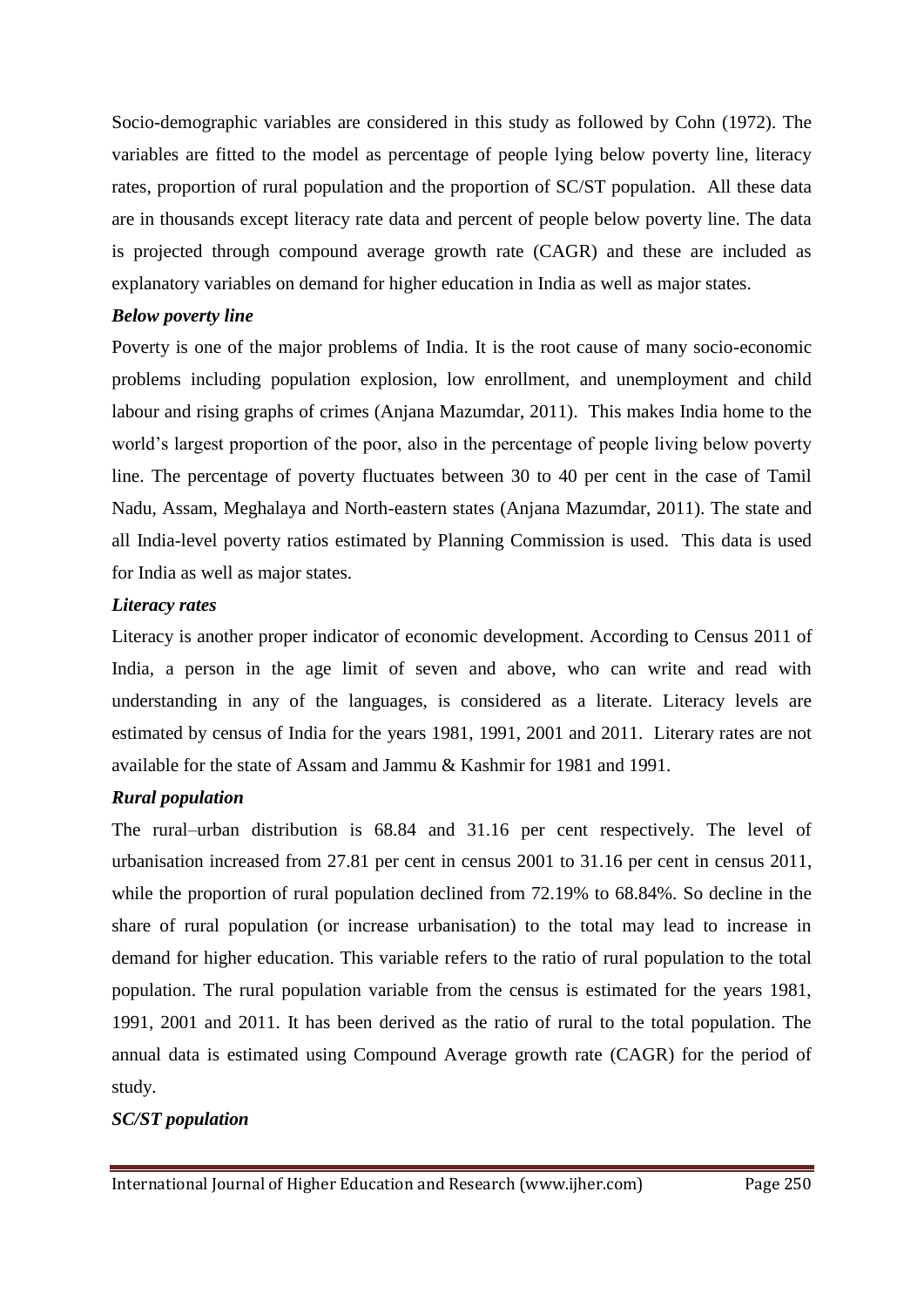Scheduled Castes and Scheduled Tribes are deprived groups of Indian society in terms of social, cultural and economic activities. According to census 2011, Scheduled castes at 16.6 per cent and Scheduled Tribes at 8.6 per cent in India, together formed a quarter of the total population. This variable refers to the ratio of SC/ST population to the total population. The share of Schedule Castes (SC) and Schedule Tribes (ST) population is based on the census reports for the years 1981, 1991, 2001 and 2011. The annual figures were estimated through Compound Average growth rate (CAGR).

#### **REFERENCES**

- Albert, C. (2000), 'Higher Education Demand in Spain: The Influence of Labour Market Signals and Family Background', *Higher Education*, 40 (2), 147-162.
- Analysis of Budget Expenditure on Education (Year) Ministry of Human Resources Development, (Department of Secondary and Higher Education) Planning and Monitoring Unit, New Delhi (India) [http://education.nic.in/planbudget/ABE-](http://education.nic.in/planbudget/ABE-%202007.pdf) 2007.pdf
- Becker W.E. and Lewis, D.R. (1993) Higher Education and Economic Growth. Kluwer Academic Publisher, USA
- Beneito et al (2001) Determinants of the Demand for Education in Spain, *Applied Economics*, Vol.33 (12), 1541-1551.
- Berger and Kostal (2002). Financial Resource, Regulation and Enrollment in US public higher education, *Economics of Education Review.*21 (2002) p.101-110.
- Bhushan, Sudhanshu (2005) Knowledge Economy and Higher Education, *Indian Journal of Labour Economics* (IJLE) Vol.48 (4), Oct-Dec, Pp.869-880.
- Bishop, John (1978) The Effect of Public Policies on the Demand for Higher Education. The Journal of Human Resource, 12 1978, 285-307.
- Blaug, M. (1966) An Economic Interpretation of the Private Demand for Education, *Economica*, 33(1) 166-182, 1966.
- Blaug, M. (1976) The Empirical Status of Human Capital Theory: A Slightly Jaundiced Survey, *Journal of Economic Literature*, 14 (3) 1976, 827-855.
- Chang and Hsing (1996) A study of Demand for Higher Education at Private Institutions in the US: A Dynamic and General Specification, *Education Economics*, 4(3), 267-278.
- Campbell, and Siegel (1967) The demand for Higher Education in the United States, 1919- 1964, *American Economic Review, (June*) 1967, 57, 482-494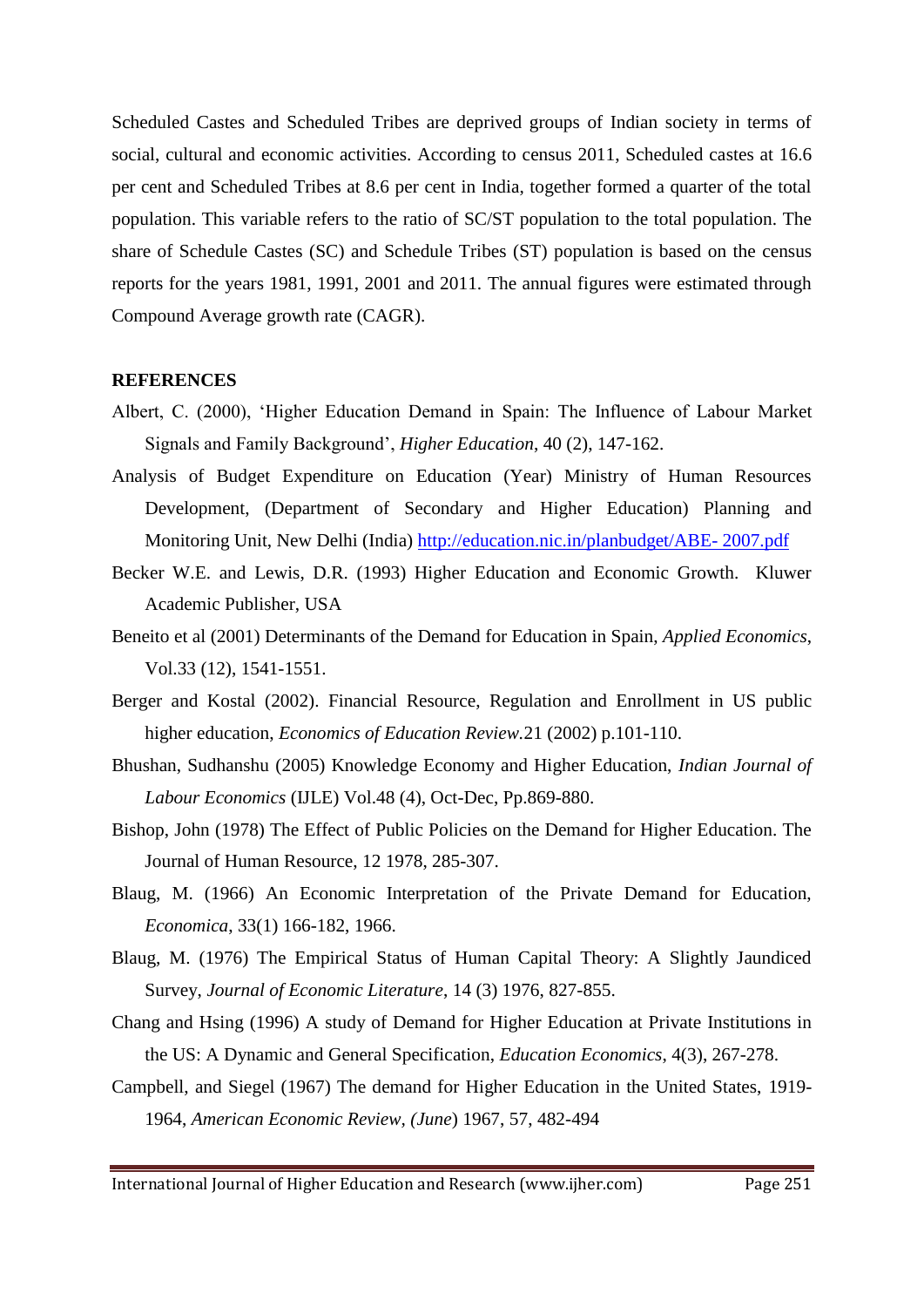- Canton and Jong (2005) The Demand for Higher in the Netherlands, 1950-1999, Economics of Education Review, 24 (2005) 651-663
- Cohn, Elhanan, (1978). *Higher Education Enrollment Projections,* Review of *Higher Education*1 (Winter *1978*): 18-30.
- Charles T. Clofelter and Michael Rothschild (1993) Studies *of Supply and Demand in Higher Education,* University of Chicago Press.
- Duchesne, I and W. Nonneman, (1998) The demand for higher Education in Belgium, Economics of Education Review 17, no. 2:211-218.
- Feldman, P. and Hoenack, S. A. (1969). Private demand for Higher Education in the United States. In *The Economics and Financing of Higher Education in the United States*. Washington, D.C.: The Joint Economic Committee, 1969.
- Galper and Dunn (1969)A short-run demand function for Higher Education in the United States, *The Journal of Political Economy*. 77 (5) 1969, 765-777.
- Handa, M.L. and Skolnik, M.L. (1975), Unemployment, Expected Returns, and the Demand for University Education in Ontario: Some Empirical Results, *Higher Education*, 4 (1), 27- 43.
- Hoenack, S.A. and Weiler, W.C. (1975). Individual demand for higher education. *Journal of Higher Education*, 1975, 46, 623-652.
- Hopkins, T.D. (1974), 'Higher Education Enrollment Demand', *Economic Enquiry*, 12 (1), 53- 65.
- Jackson, G.A. and Weathersby, G.B. (1975), 'Individual Demand for Higher Education', *Journal of Higher education*, 66 (6), 623-651
- .King, Jonathan (1993) Demand for Higher Education in Puerto Rico*, Economics of Education Review,* 12 (3) 1993, 257-265.
- Kodde and Ritzen, (1994),Integrating Consumption and Investment Motives in a Neo-Classical Model of Demand for Higher Education, KYKLOS, 37(4),1984, 598-608.
- Kothari.V. N. & Panchamuki .P. R. (1975) *A Survey Of Research in Economics of Education in India,* survey sponsored by the Indian Council of Social Research, New Delhi, August 1975.
- Li, Wenli (2007) Family Background, Financial Constraint and Higher Education attendance in China *Economics of Education Review,26,2007, 725-735.*
- Mueller and Rockerbie (2005) Determining Demand for University Education in Ontario by type of Student, *Economics of Education Review*. 24. 2005, 469-483.
- International Journal of Higher Education and Research (www.ijher.com) Page 252